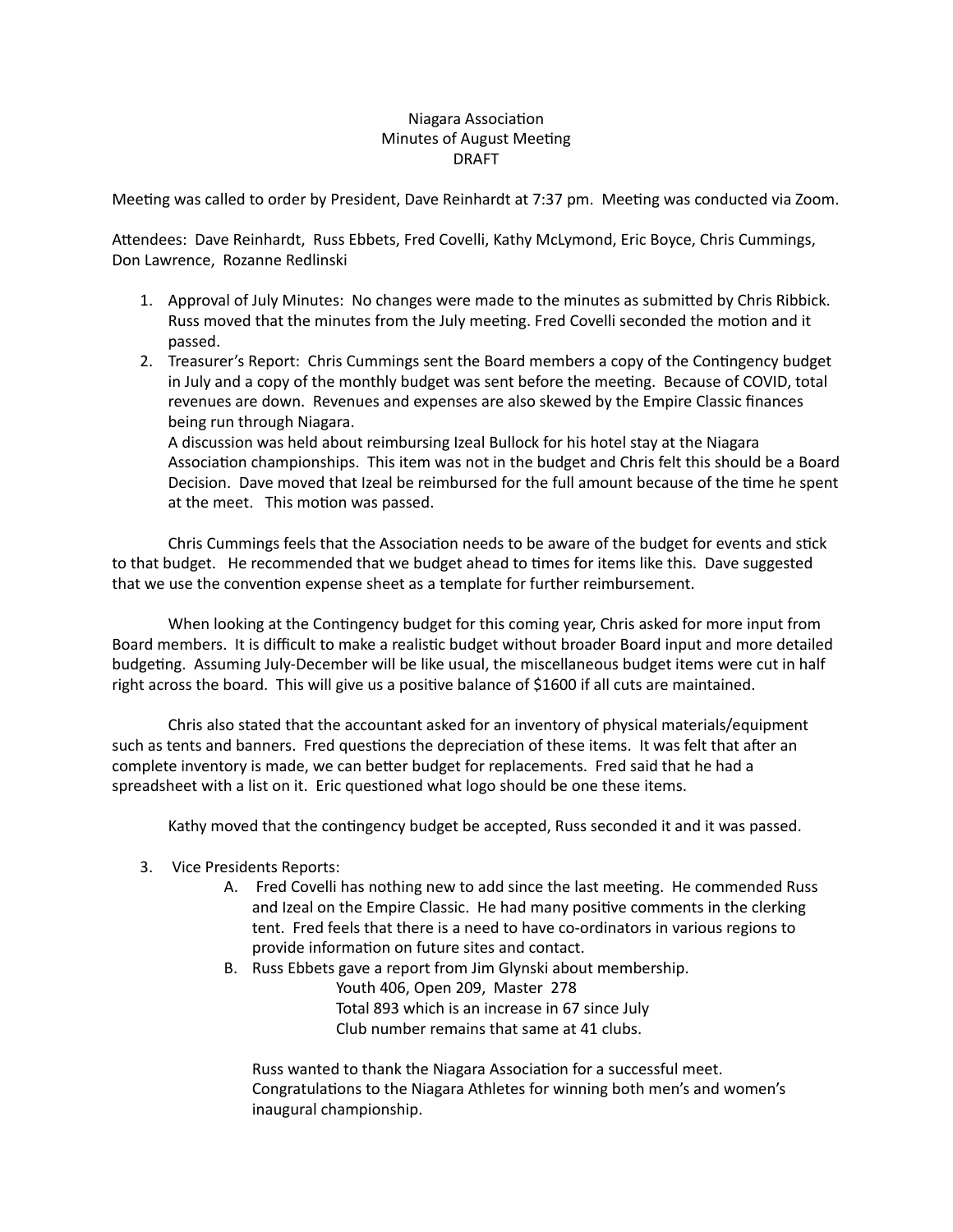Meet ran on time and under budget.

Russ is awaiting 2K grant from USATF. All paperwork was submitted. A follow-up meeting is planned with all 4 associations being committed to next year. These is a discussion with New England and Toronto about a dual meet next year.

Dave said he would look into a grant from Ralph Wilson Foundation. Dave reported 142 sanctions.

### 4. LDR report: Eric Boyce

There were 2 events since the last association board meeting.

### 4mile championships

[https://niagara.usatf.org/events/2021/2021-usatf-niagara-open-masters-4-mile](https://niagara.usatf.org/events/2021/2021-usatf-niagara-open-masters-4-mile-championshi#results)[championshi#results](https://niagara.usatf.org/events/2021/2021-usatf-niagara-open-masters-4-mile-championshi#results)

### Mountain championships

[https://niagara.usatf.org/events/2021/2021-usatf-niagara-open-masters-mountain](https://niagara.usatf.org/events/2021/2021-usatf-niagara-open-masters-mountain-champions#results)[champions#results](https://niagara.usatf.org/events/2021/2021-usatf-niagara-open-masters-mountain-champions#results)

Eric stated that is good to have events again but membership turnout is still low…. Approximately 30 members per event. Next LDR championship is Sept 3 in Buffalo… Hall of Fame 5k

- 5. High Performance: No report
- 6. Youth Athletics: Izeal Bullock

Izeal is looking for a possible location for the XC meet.

7. Officials: Kathy McLymond

Congratulations to Russ and Chris for the successful Empire State Classic.

# Old Business:

Annual Meeting: Will be held on Sept  $19th$ . An Association meeting will be held on Sept  $13th$ . Kathy reported the slate of nominees:

 President: Russ Ebbets Secretary: Rozanne Redlinski High performance: Don Lawrence LDR: Eric Boyce Youth: Izeal Bullock and Cristin Hockenberry Officials: Kathy McLymond

A discussion followed about the voting process. Since voting will be electronic and someone can be nominated from the floor, questions were asked about the process. It was acknowledged that the slate of nominees could change at the last minute. Andy Martin will manage the elections and will send out requests for bios from nominees.

#### New Business:

Dave asked for suggestions, concerns or comments for the next USATF Executive committee meeting with Cynthia Young. His concerns include: